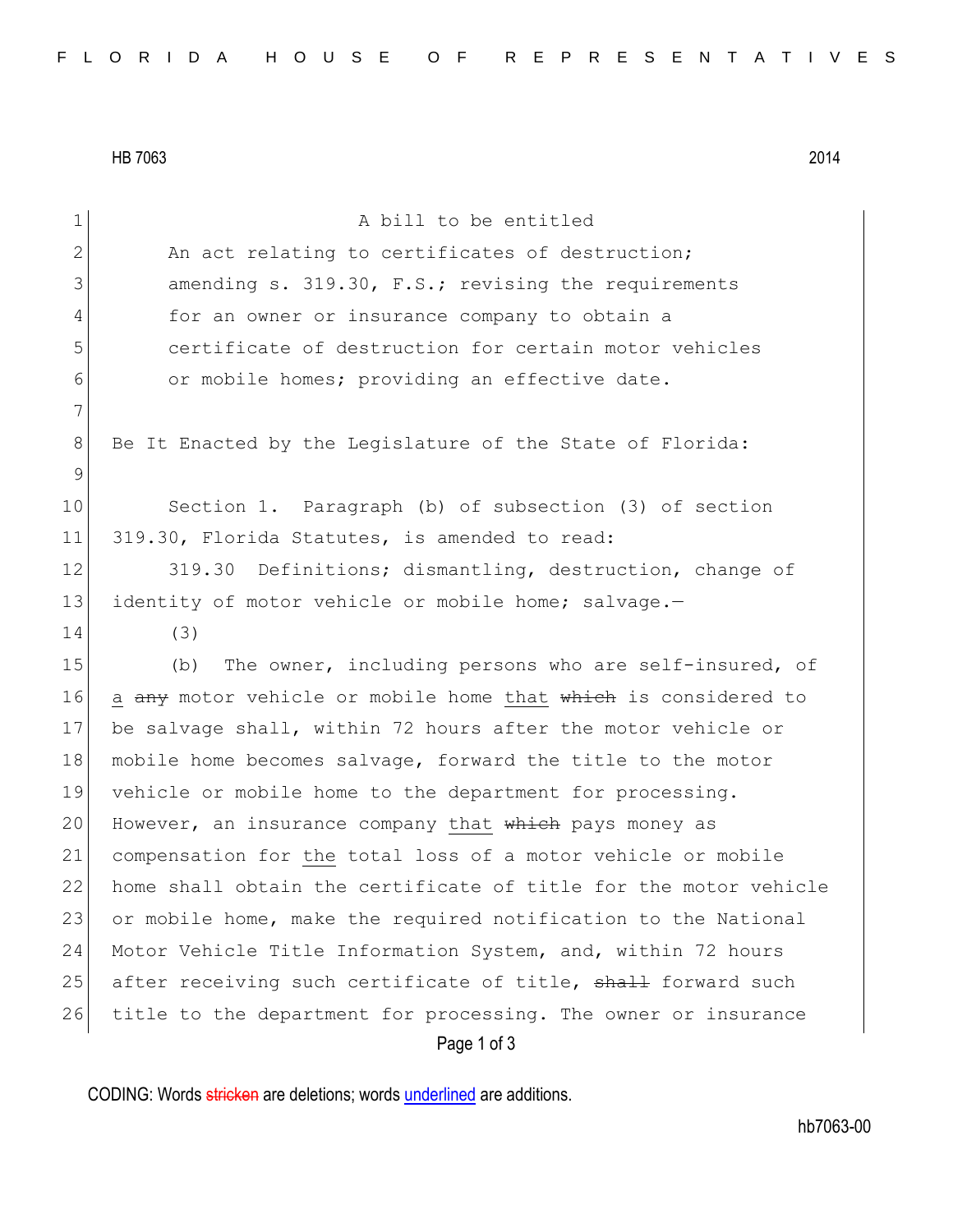HB 7063 2014

Page 2 of 3 27 company, as applicable  $\frac{1}{2}$  the case may be, may not dispose of a 28 vehicle or mobile home that is a total loss before it obtains 29 has obtained a salvage certificate of title or certificate of 30 destruction from the department. When applying for a salvage 31 certificate of title or certificate of destruction, the owner or 32 insurance company must provide the department with an estimate 33 of the costs of repairing the physical and mechanical damage 34 suffered by the vehicle for which a salvage certificate of title 35 or certificate of destruction is sought. If a motor vehicle or 36 mobile home is damaged, wrecked, or burned to the extent that 37 the only residual value of the motor vehicle or mobile home is 38 as a source of parts or scrap metal, or if the motor vehicle or 39 mobile home comes into this state under a title or other 40 ownership document that indicates that the motor vehicle or 41 mobile home is not repairable, is junked, or is for parts or 42 dismantling only, the owner or insurance company that pays money 43 as compensation for total loss of a motor vehicle or mobile home 44 shall obtain <del>the estimated costs of repairing the physical and</del> 45 mechanical damage to the vehicle are equal to 80 percent or more 46 of the current retail cost of the vehicle, as established in any 47 official used car or used mobile home quide, the department 48 shall declare the vehicle unrebuildable and print a certificate 49 of destruction, which authorizes the dismantling or destruction 50 of the motor vehicle or mobile home described therein. However, 51 if the damaged motor vehicle is equipped with custom-lowered 52 floors for wheelchair access or a wheelchair lift, the insurance

CODING: Words stricken are deletions; words underlined are additions.